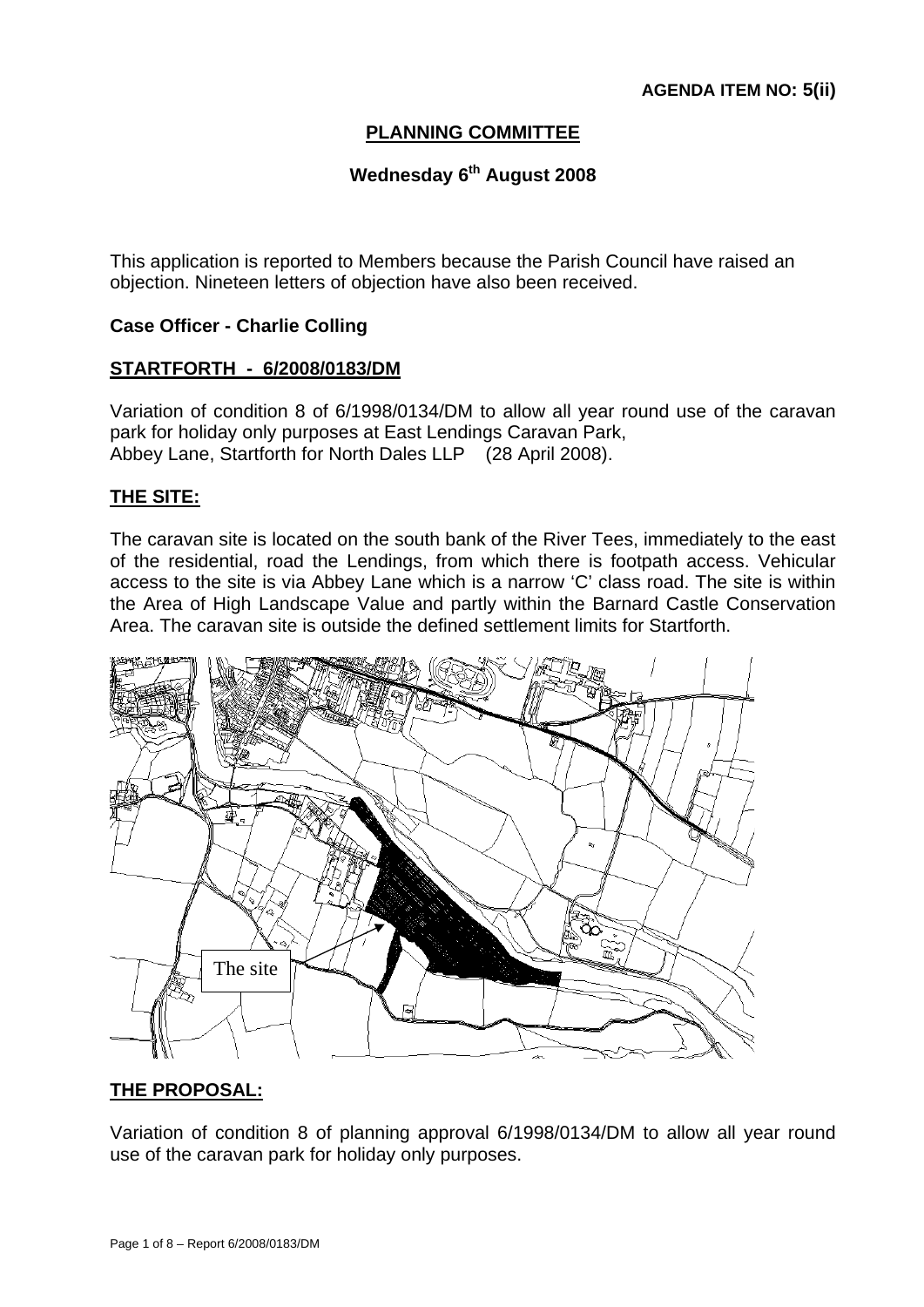# **PLANNING HISTORY:**

6/2007/0570/DM - Extension and alterations to existing function room, shop including erection of entrance canopy, provision of toilets, shop & office facilities (approved)

6/2003/0451/DM – Extension to seasonal Holiday Occupation at East Lendings Caravan Park, Startforth, 005-154 for Lakeland Leisure Estates Ltd (withdrawn Dec 2003)

6/1998/0279/DM – Amendment to condition 8 of planning permission 6/1998/0134/DM for new closed period of  $6<sup>th</sup>$  January to 1<sup>st</sup> March in any one year – refused consent for the following reason:

"The proposed change to the closed period of the caravan site would adversely affect the amenities of local residents by reason of the extended period of disturbance, noise and nuisance generated from the caravan park."

6/1998/0134/DM – Engineering works and associated landscaping to accommodate 13 re-located caravans from existing site – approved subject to condition 8:

"That none of the caravans at the East Lendings Caravan Park shall be used for human habitation other than seasonally, for holiday purposes, and that none of them shall be so used between 31 October in any one year and 1 March in the succeeding year.

Reason: To ensure the caravans are not used for permanent residential use."

The caravan park pre-dates the Planning Acts and prior to 1998 there was no control over the period of closure of the caravan park. The caravan park has previously been extended in 1958, 1961, 1963 and 1972.

## **PLANNING POLICY:**

- GD1 General Development Criteria
- TR3 Camping, caravan and chalet sites in the countryside
- TR4 Static caravans, chalets and other holiday accommodation occupation.
- ENV1 Protection of the Countryside
- ENV3 Area of High Landscape Value
- H6 New dwelling in the countryside

BENV3 Development affecting the character of a Listed Building or its setting.

PPS7 Sustainable Development in Rural Areas (2004)

Good Practice Guide on Planning for Tourism – Department for Communities and Local Government 2006 (amended 2007)

## **REPRESENTATIONS:**

## **Statutory and Internal Consultants:**

County Highways Officer – Abbey Lane is a narrow "C" class road with commensurately low vehicle speeds. The access to the caravan park itself is good, as is the junction with the B6277 road. There are adequate passing places on Abbey Lane.

No objection is raised to this proposal from a highways aspect.

Page 2 of 8 – Report 6/2008/0183/DM Environment Agency – We have no objection to the time extension providing the following condition is imposed: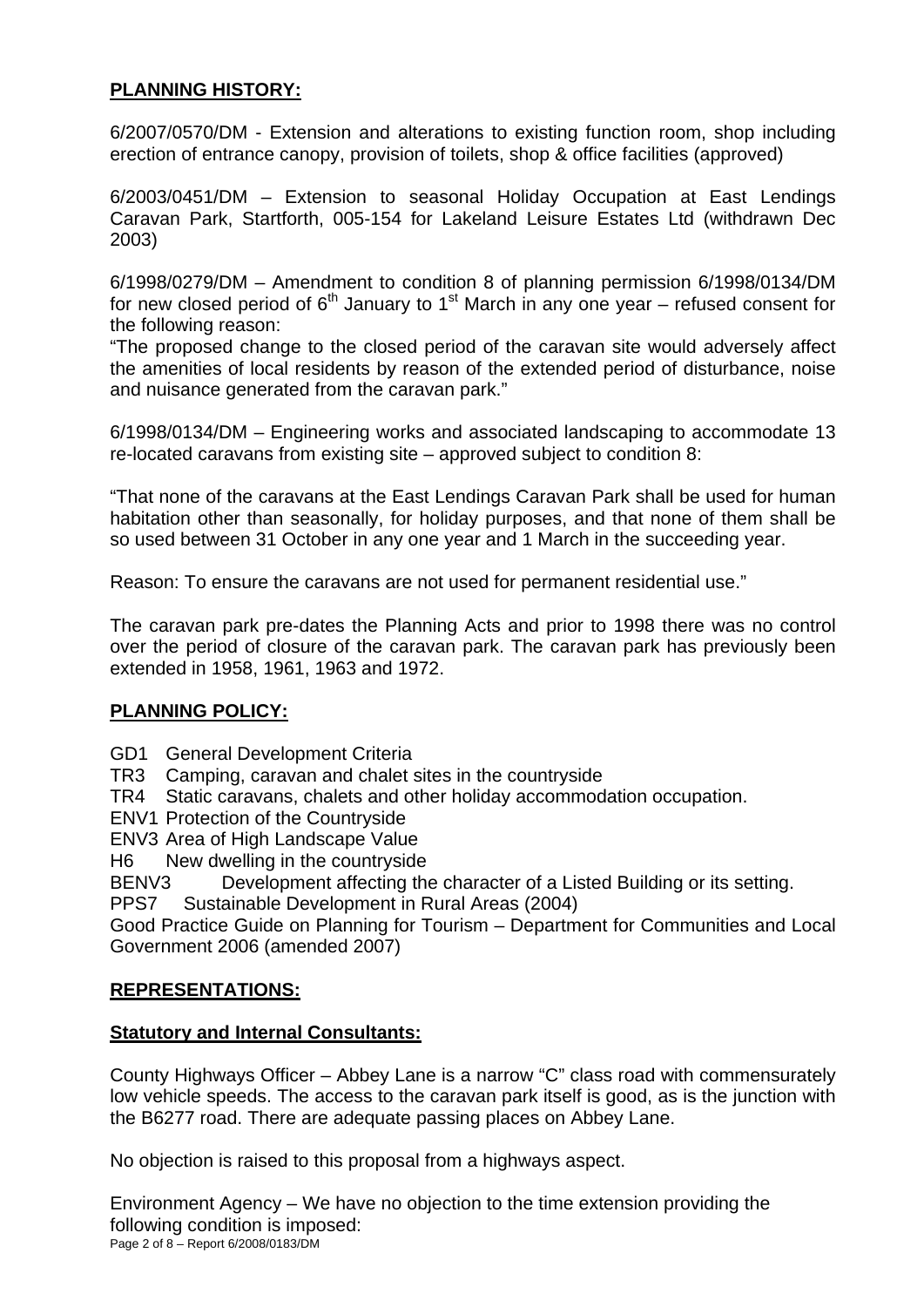A flood evacuation plan should be submitted and agreed with the Local Planning Authority prior to occupation of the site during the period of 31 October to 1 March.

Reason: To ensure safe exit from the site in times of high flow.

This condition has been requested on the basis that at present there is no such evacuation procedure in place, and following an increase to year round use (i.e. use during the winter period when flooding is more likely) the provision of an adequate evacuation plan would reduce the flood risk to occupants.

Environmental Health – This section has not received any complaints concerning the operation of the site from residents of neighbouring properties. However, if the season is extended as is proposed the disturbance the residents state they are experiencing will be prolonged.

From a caravan licensing point of view the site complies with its current licence and the extension of the opening period will have no effect on the license.

Parish – The Parish Council oppose the application for several reasons. Extension of use will by virtue of its position and scale have an adverse impact upon the conditions of neighbouring properties. Year round traffic on the narrow Abbey Lane would prove difficult when snow and general winter conditions are prevalent. The caravans would become the permanent homes for some and no longer treated as a holiday home.

It is recalled that extension of the caravan park was granted on the firm understanding that caravans be for holiday use only and closed for 4 months of the year and these conditions should prevail.

Barnard Castle Police – comments awaited

## **Public Responses:**

Neighbouring properties have been consulted and three site notices placed within the locality. Nineteen letters of objection have been received from residents within The Lendings and Abbey Lane, and owners of some of the caravans within the site (two of the letters received were from the same person). Concerns in summary are:

From residents of the Lendings and Abbey Lane

- Circumstances have not changed since the 1998 permission was granted and the occupancy conditions imposed, and the reasons for imposing the conditions are still valid.
- The access to the site is along Abbey Lane, which is a single track lane. An increase in traffic in winter months would cause a significant traffic hazard as the road is never gritted and is often icy due to water run-off from the fields.
- The restrictions imposed in 1998 were a compromise between the respective interests of the park owners and the local community.
- Teesdale has a policy of having a closed period for caravan parks in the district.
- It would be impossible to know that a caravan is being used solely for holiday purposes.
- The owners of houses in The Lendings have been very generous in their tolerance to nuisance caused by caravanners over many years.
- Litter problems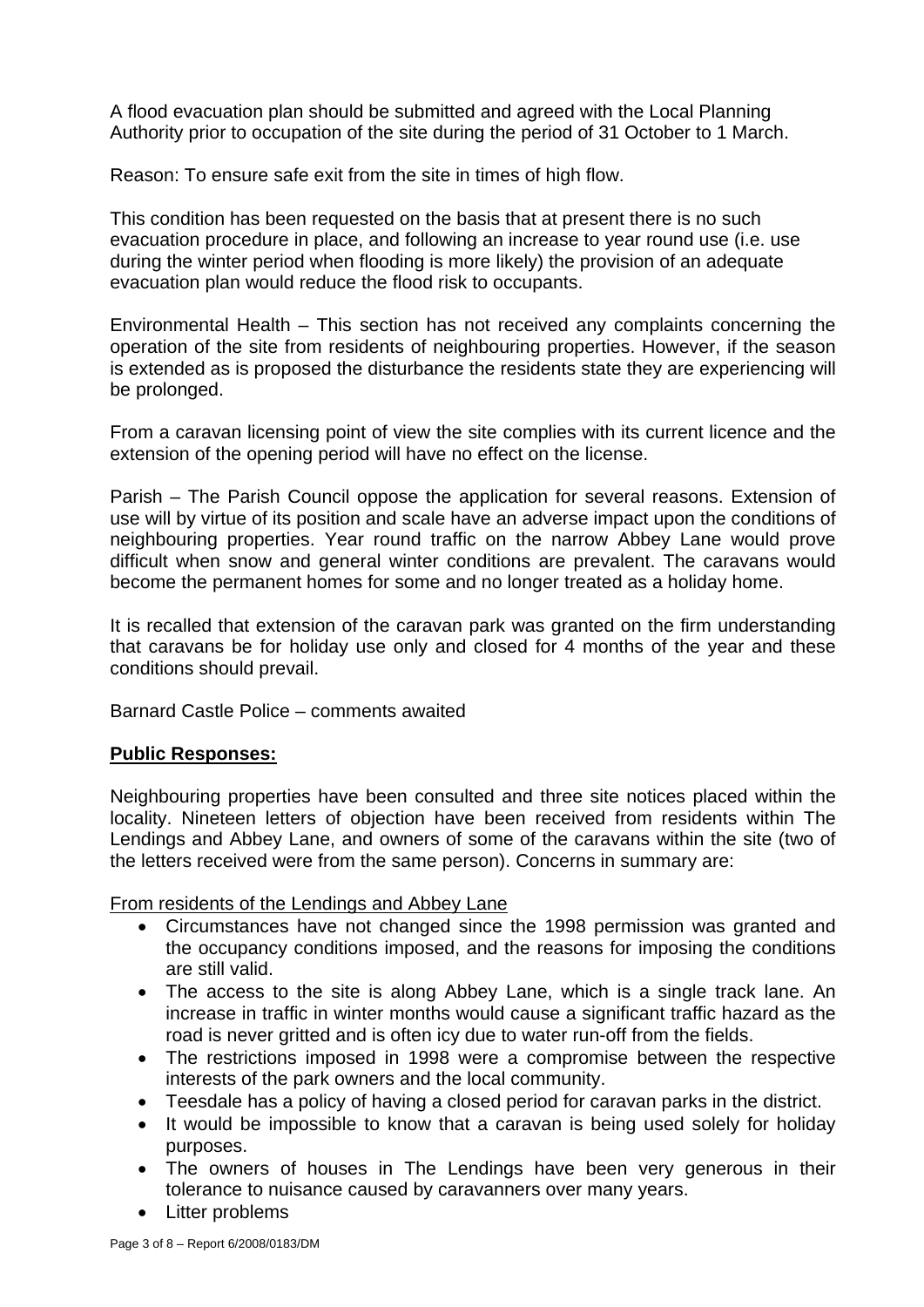- Any extension whatsoever of the period allowed for occupation would damage the relationship between the residents of the Lendings and the caravan users.
- Increase in antisocial behaviour experienced and late night disturbance.
- We understand that sub letting was restricted, under the original approval.
- If the extension is allowed the site will become a Hoseason's caravan park, and will drive away the regular visitors who cared for and appreciated the environment.
- We fear a cheap, kiss me quick, family holiday park with the return of bad behaviour.
- We have no objection to the site as seasonal and appreciate the need for tourism in Teesdale, however the shop on site and extension of the clubhouse, does not encourage visitors to use the local facilities.
- This would create a cheap housing estate in an area where planning permission would not be obtained.
- Long term occupancy of the caravans will be impossible to police.
- The footpath beside the river becomes almost impassable during the winter months, making it increasingly likely that any pedestrian traffic would detour through the Lendings.
- Nature of the site and occupants will change.
- The previous owner made a similar application which was rejected and I see no reason to change that decision.
- The proposal is suggesting sub-letting of caravans on the park and when this was previously the case, it created a number of problems on the Lendings.
- An extension to the current opening at East Lendings would lead to a further drain on already stretched resources of medical services in the community.

## From Caravan owners

- The site fees will be raised.
- Concerns as to whether caravan owners will have to pay rates if the site is open for 12 months.
- Many of the owners would not have bought caravans on the site if they had known some caravans would be hired out.
- Concerns over security of the caravans.
- The vans are neither designed or constructed for permanent residential use.
- The type of people using the site will change.
- Hoseasons brochure shows that the East Lendings site already has a 12 month opening period.
- The majority of caravan owners do not want this as it is just another way for the site to get more money.
- It will not bring that much trade into the town as North Dales seem to think.

# **PLANNING CONSIDERATIONS:**

Principle Impact on Residential Amenity Highway Safety Flood Risk

The East Lendings Caravan Park, currently has a condition which does not allow for the caravans on the site to be used for a four month period between  $31<sup>st</sup>$  Oct and the  $1<sup>st</sup>$ March. The current proposals seek to vary this condition to allow the site to be used all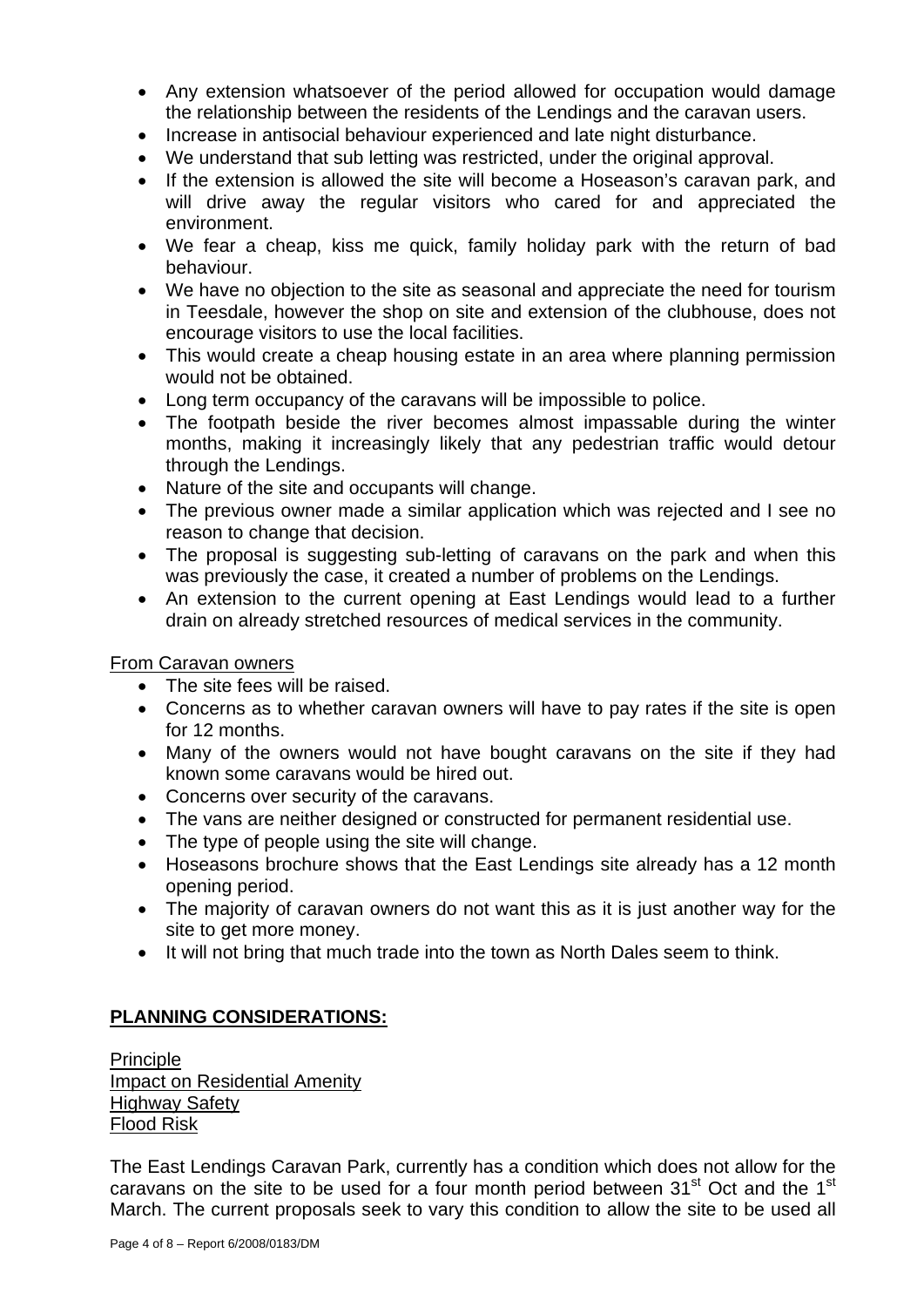year round. A similar application was recently refused by the Council at a site known as 'Cragwood Caravan Park', Gordon Lane, Ramshaw. The Planning Inspector allowed the appeal and granted planning permission (28<sup>th</sup> November 2007). The Inspector advised that whilst Policy TR4 was a useful starting point in determining the application, the more recently published PPS7 (2004) was a material consideration and due regard must also be given to the Good Practice Guide on Planning for Tourism (2006). The Inspector acknowledged tourism as a year round activity, and noted that subject to appropriate conditions, it would be possible to restrict these caravans to holiday purposes only, to avoid them being used as a person's main or sole residence. The Inspector also found that as the extension of hours would be during in the winter months when less clement weather would be more frequent, which would discourage people from lingering in the street. The extended operating of the site would therefore be unlikely to give rise to a material increase in noise levels. A copy of this decision has been attached to this report as the Inspector's decision/findings are relevant to this application.

## Principle

The Teesdale Local Plan which was adopted in 2002 contains Policy TR4 which states that permission will only be granted if occupation by any one person or group is limited to not more than six weeks in any one calendar year. Whilst it is acknowledged that this policy is not directly concerned with the extension of an existing caravan park's opening hours, it is noted that the policy reflects the Council's underlying sentiment that such sites for holiday accommodation should be retained for their intended purpose, preventing permanent residential occupation of the caravans. This policy can therefore be considered as a logical basis on which to consider this application, in that the caravans should not become permanent residential accommodation.

Members will note that a similar application was refused in 1998, at this site. Since this date Members should be aware that the Government has published further policy documents which are relevant to this application and should be considered as material planning considerations in determining this application. Both *Planning Policy Statement 7 – Sustainable Development* and *The Good Practice Guide: Planning for Tourism* have been published and due regard needs to be given to these documents.

Planning Policy Statement 7 states that 'authorities should carefully weigh the objective of providing adequate facilities and sites with the need to protect landscapes. The Good Practice Guide on Planning for Tourism acknowledges the trend towards tourism as a year round activity and states that "Local planning authorities may attach conditions to planning permissions for holiday parks to ensure that they are used for holiday purposes only. However, with better caravan standards and the trend towards tourism as a year round activity, authorities should give sympathetic consideration to applications to extend the opening period allowed under existing permissions". With regards to the conditions which should be imposed, Annex B of this guide advises "…..the demand for this accommodation may occur in areas in which the provision of permanent housing would be contrary to national or local planning policies which seek to restrict this development, for example in order to safeguard the countryside. The planning system can reconcile these two objectives through the use of occupancy conditions designed to ensure that holiday accommodation is used for its intended purpose".

Page 5 of 8 – Report 6/2008/0183/DM Other than the condition attached to the permission granted in 1998 restricting the use of the caravans for a four month period between 31<sup>st</sup> October and the 1<sup>st</sup> March, the East Lendings Caravan park has not been subject to any other occupancy conditions. It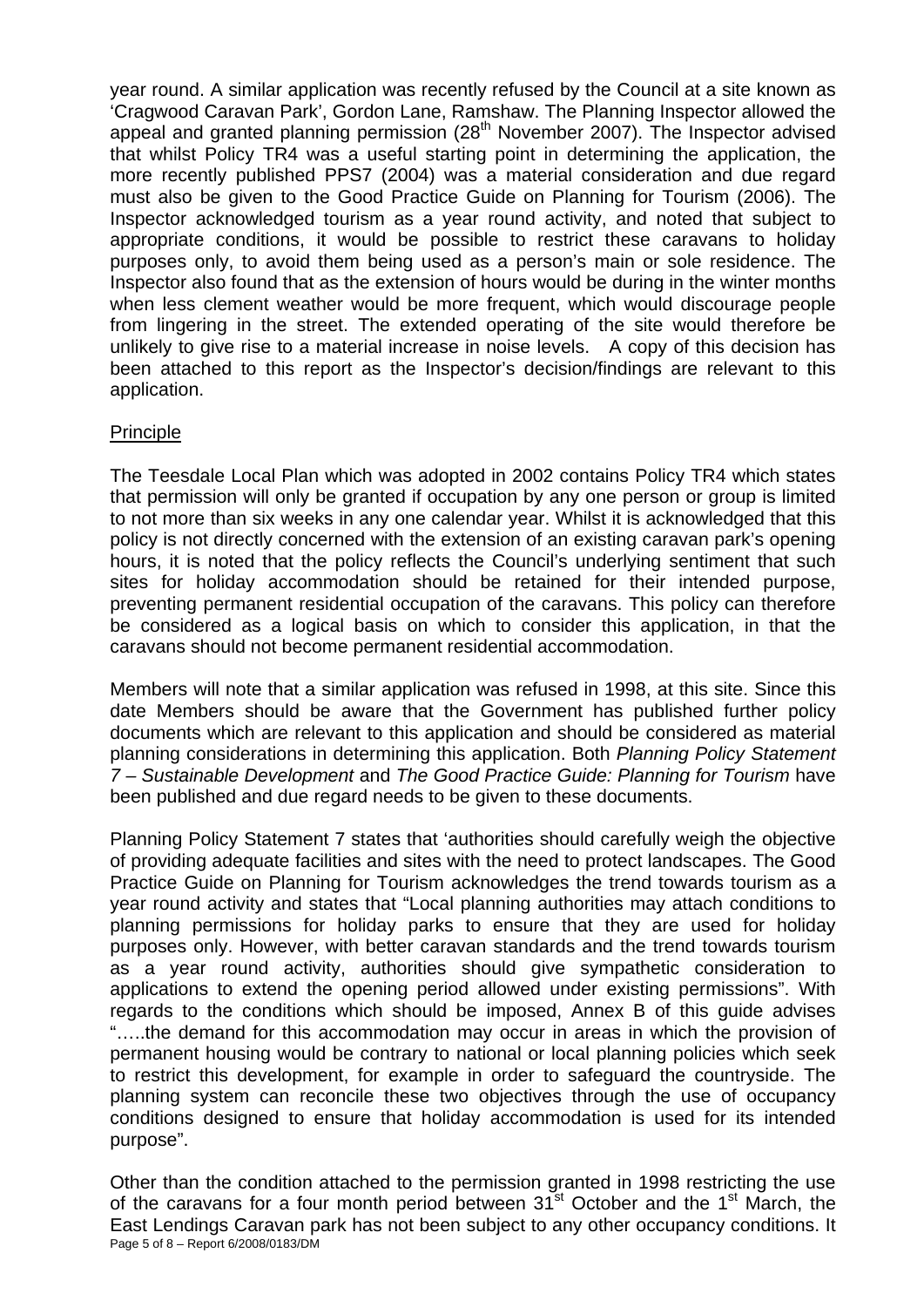is therefore considered that in this instance it would not be reasonable to attach a condition requiring the caravans to only be used by the same person(s) for a maximum six week period in any one calendar year, as no such restriction has been imposed in the past. If Members were minded to approve the application, it is recommended that a condition be attached similar to that placed upon the recently approved site at Cragwood. This would state that the caravans shall be occupied for holiday purposes only and shall not be a person's sole or main residence. The operators would also be required to keep an up to date register of names and addresses of all of the caravan owners and this information would be made available to the local authority upon request.

It is considered that a condition such as this would prevent the caravans from being used as permanent places of residence, in accordance with the thrust of Policy TR4, yet allowing the existing caravan owners to continue their use of the caravans in the same way in which they have done in the past.

It is acknowledged that in policy terms Policy TR4 seeks to limit the use of such sites to holiday accommodation only, and through the use of conditions it is considered that this would be feasible. Having given due consideration to recent national planning policy publications it is considered that the principle of the development would accord with PPS7 and the Good Practice Guide on Planning for Tourism. The recent Inspector's decision has been duly noted and the policy stance which was established in this decision has been applied where relevant to assessing this application. On balance it is therefore considered that in terms of current local and national planning policy the proposals would be in line with current trends and the Government's objective of encouraging tourism.

#### Impact on Residential Amenity

The East Lendings Caravan Park, is within relatively close proximity to a residential street 'The Lendings' and 'Abbey Lane' which also contains some residential properties. There is a public footpath which passes through the caravan site and then leads both, through The Lendings and down to the river. At present, use of this footpath will inevitably create some level of disturbance from those walking from the caravan site into Barnard Castle. A number of objections have been received indicating that the proposed year round opening of the site would lead to an increase in this disturbance. It is appreciated that the increased opening of the site would result in the increased use of this right of way at times when this would previously have been less well used. The additional use would however occur over the colder winter months, when there is more likely to be less clement weather conditions, which would discourage people from lingering in the street at unsociable hours.

Similar concerns were noted by the Inspector when considering the application at 'Cragwood Caravan Park'. The Inspector considered that due to the increase in use of the site being during the winter months, and the reduced likelihood of people lingering in the street "….it seems to me that an extended season would be unlikely to give rise to a material increase in current noise levels. As such the likely effect on local living conditions does not, in my judgement, amount to sufficient reason to maintain the restricted operating season on the basis of local circumstances". Whilst it is acknowledged that there are obviously site specific differences between the two applications, the Inspector's stance in respect of this issue would appear to be clear.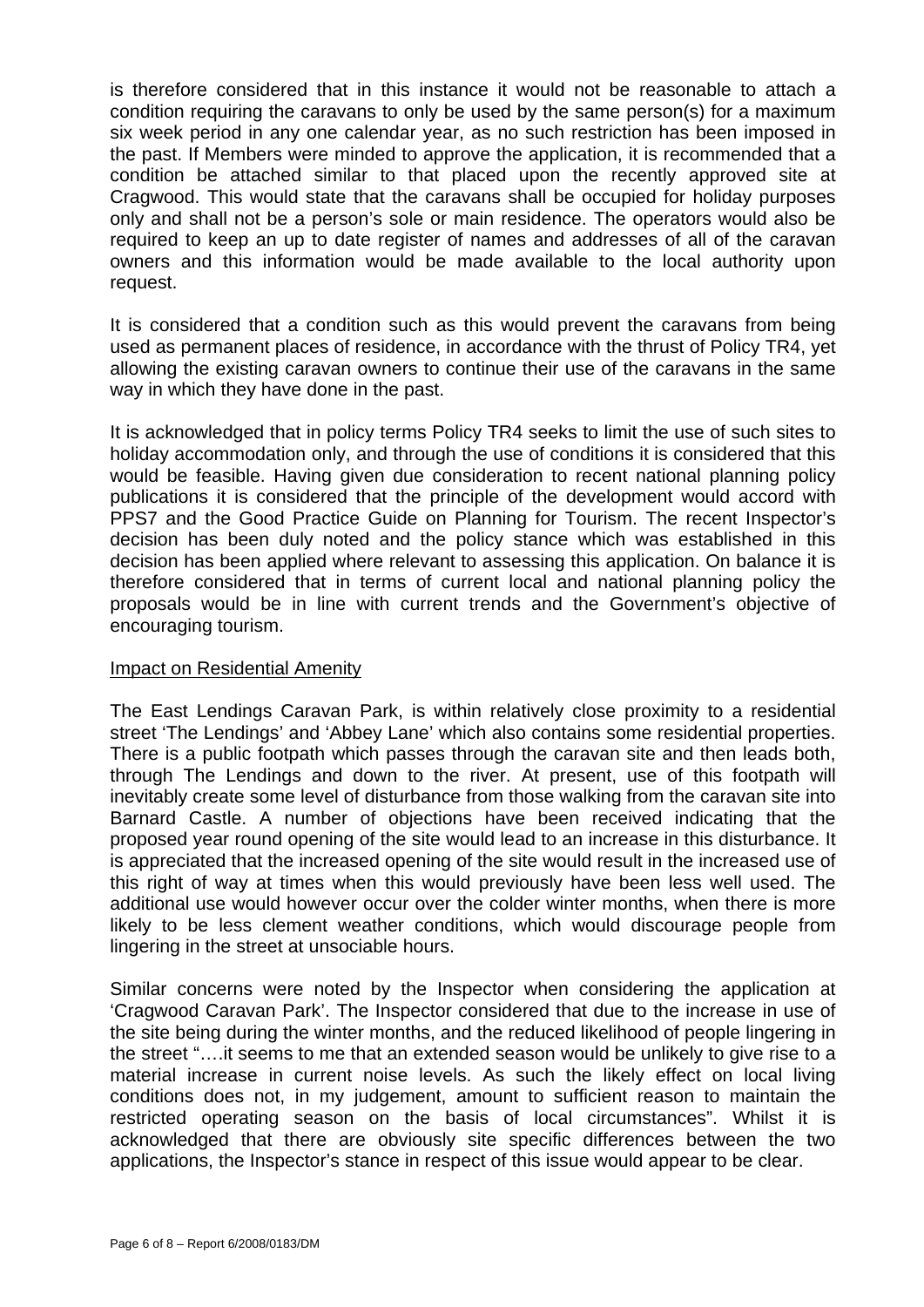#### Highway Safety

Vehicular access to the site is via Abbey Lane which is a narrow 'C' class road with commensurately low vehicle speeds. The Highways Officer has been consulted on this application and commented that the "….the access to the caravan park itself is good as is the junction with the B6277 road. There are adequate passing places on Abbey Lane. I have no objections to this proposal from the highways perspective". A number of objectors have commented that the increased use of the road during winter conditions would be dangerous. However given the lack of objection from the Highways Officer, it is not considered that this would be reason to justify refusal of this application.

#### Flood Risk

The site is within close proximity to the River Tees and the Environment Agency have therefore been consulted. No objection has been raised, although a condition has been suggested requiring a flood evacuation plan to be approved by the local planning authority. The reason for this request is that there is currently no such evacuation plan in place, and following an increase in year round use (during the winter when flooding is more likely) the provision of an adequate evacuation plan would reduce the flood risk to occupants. This is considered to be a reasonable request and could be controlled by way of condition.

#### Response to Objectors' Comments

Some of the current owners of caravans on the site have expressed some concern that their site fees will be increased and the type of people using the site may change with a negative effect upon the enjoyment of their caravan. Whilst these concerns are noted the fees payable to the site would not be a material planning consideration, neither would the potential for a different demographic of people using the site.

The nearby residents of the Lendings have expressed strong objection to the proposals, as have the Parish Council. A number of these have been addressed in the report. It is important to clarify the position in respect of some of the issues raised. The highways issues have been addressed in the report and no objection has been received from the Highways Officer. It would appear that there is a considerable amount of concern that should the operating season of the caravan park be extended, to allow all year round use, then this would lead to an increase in the number of caravans let out by holiday operators on a short term basis i.e. 2-14 day breaks. It is inferred that the demographic of people using the site would change, leading to an increase in impact upon amenities in terms of disturbance. It is acknowledged that the site may be increasingly used to accommodate for short breaks. However both local and national planning policy would encourage this type of tourist accommodation. With regards to the differing demographic of people, this is not a material planning consideration.

Some residents have indicated that this application should be refused as in 1998 an application of the same description was refused at this site, and nothing has changed since then. As discussed in the officer's report more recent planning policy has been published which must be given due consideration. The Inspector's decision on a similar site at 'Cragwood Caravan Park', sets out the policy approach, which has been given careful consideration in formulating a recommendation on this application.

Page 7 of 8 – Report 6/2008/0183/DM Objections have also been received regarding the sub-letting of caravans, with the argument given that this is not permitted under the current conditions of the planning